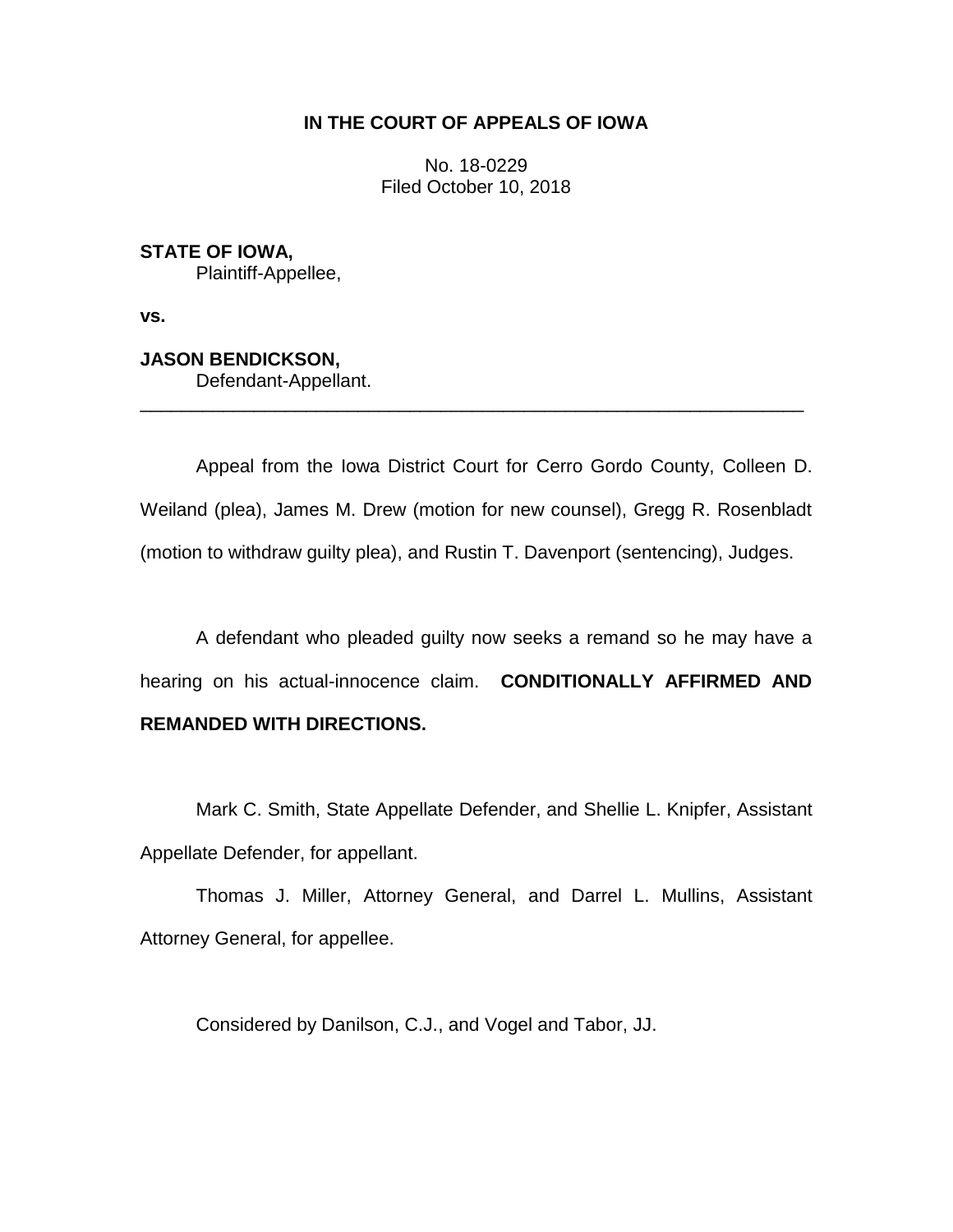## **TABOR, Judge.**

Jason Bendickson pleaded guilty to first-degree theft and third-degree burglary. Before the district court imposed a sentence, Bendickson moved to withdraw those pleas. The district court denied the motion, finding Bendickson did not show his pleas were unknowing or involuntary. On appeal, Bendickson requests a remand to show he is "actually innocent" of theft and burglary, citing the intervening decision in *Schmidt v. State*, 909 N.W.2d 778, 789 (Iowa 2018). Because *Schmidt* held "convicted defendants can attack their pleas when claiming actual innocence even if the attack is extrinsic to the pleas," we agree a remand is appropriate. *Id.* We conditionally affirm Bendickson's convictions and remand for a hearing on his preserved freestanding claim of actual innocence.

### **I. Facts and Prior Proceedings**

 $\overline{a}$ 

According to the minutes of testimony, a Mason City couple reported \$80,000 worth of jewelry stolen from their home in late March 2017. Debra Ewing later told investigators she saw Jason Bendickson leave a Mason City home "with a 'lot' of jewelry." In early April, Bendickson and Ewing tried to sell a \$30,000 diamond ring to Pawn America in Roseville, Minnesota. Investigators discovered the hocked ring was one of the stolen items.

The State charged Bendickson with theft in the first degree and burglary in the third degree. Both felony charges carried habitual-offender penalties.

On September 28, 2017, Bendickson pleaded guilty to the charged offenses. In return, the State dismissed the habitual offender enhancements.<sup>1</sup> But

 $1$  At the plea hearing, defense counsel stated as part of the plea agreement his client also "agreed to also dismiss a postconviction relief action."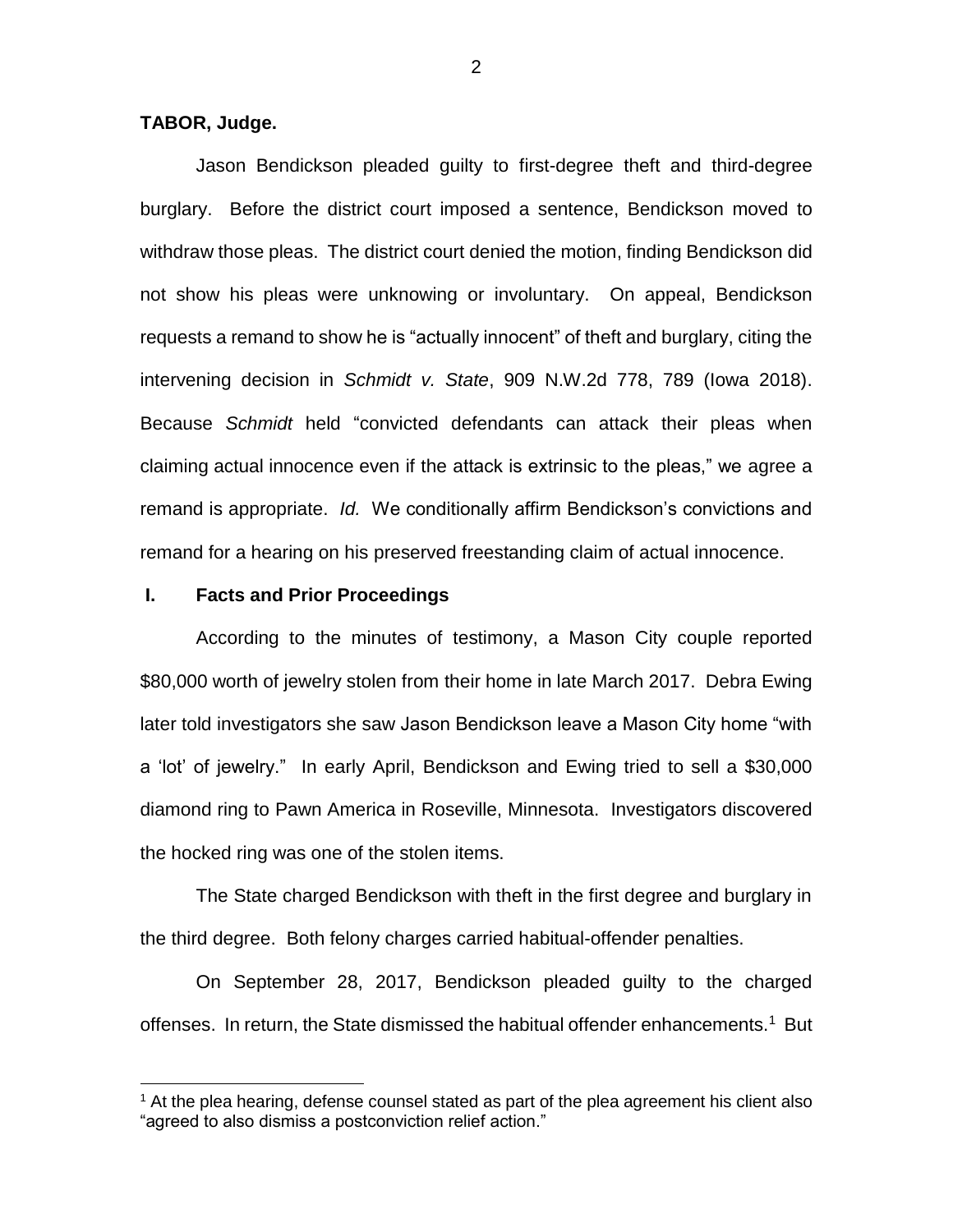a few days later, on October 5, Bendickson sent a handwritten letter to Judge Drew, alleging a "serious problem" with his guilty pleas and asserting he was having "a hard time" with his plea deal. Five days later, Bendickson sent a handwritten motion to Judge Weiland alleging he was not receiving legal papers from his attorneys and asking to subpoena all evidence in his case. The district court held a hearing on October 17. At that hearing, Bendickson claimed "unethical things" were going on with his attorneys and professed he did not "want to plead to the felonies." He told the court:

I'm not wanting to really take this. He tells me they got still shots of me and the codefendant walked up and knocked on the door. I knew right away it was a lie because I was never there.

Bendickson told the court he intended to move to withdraw his guilty plea, but had not done so yet. The court declined to appoint new counsel.

On October 19, Bendickson—through counsel—moved to withdraw his guilty pleas. The motion began: "The Defendant believes that the following information is sufficient to demonstrate his innocence in this case and further justifies him withdrawing his guilty plea." It then listed six different points attacking the State's evidence. The motion alleged "some of the above evidentiary items the defendant was aware of prior to his entering his guilty plea and some of them he was not." It also explained "after learning of some of the above items," Bendickson "was unclear as to the procedure to be used" to undo his pleas. The State resisted Bendickson's motion to withdraw his pleas. The resistance addressed the sufficiency of the State's evidence, but emphasized the guilty plea was knowing and voluntary.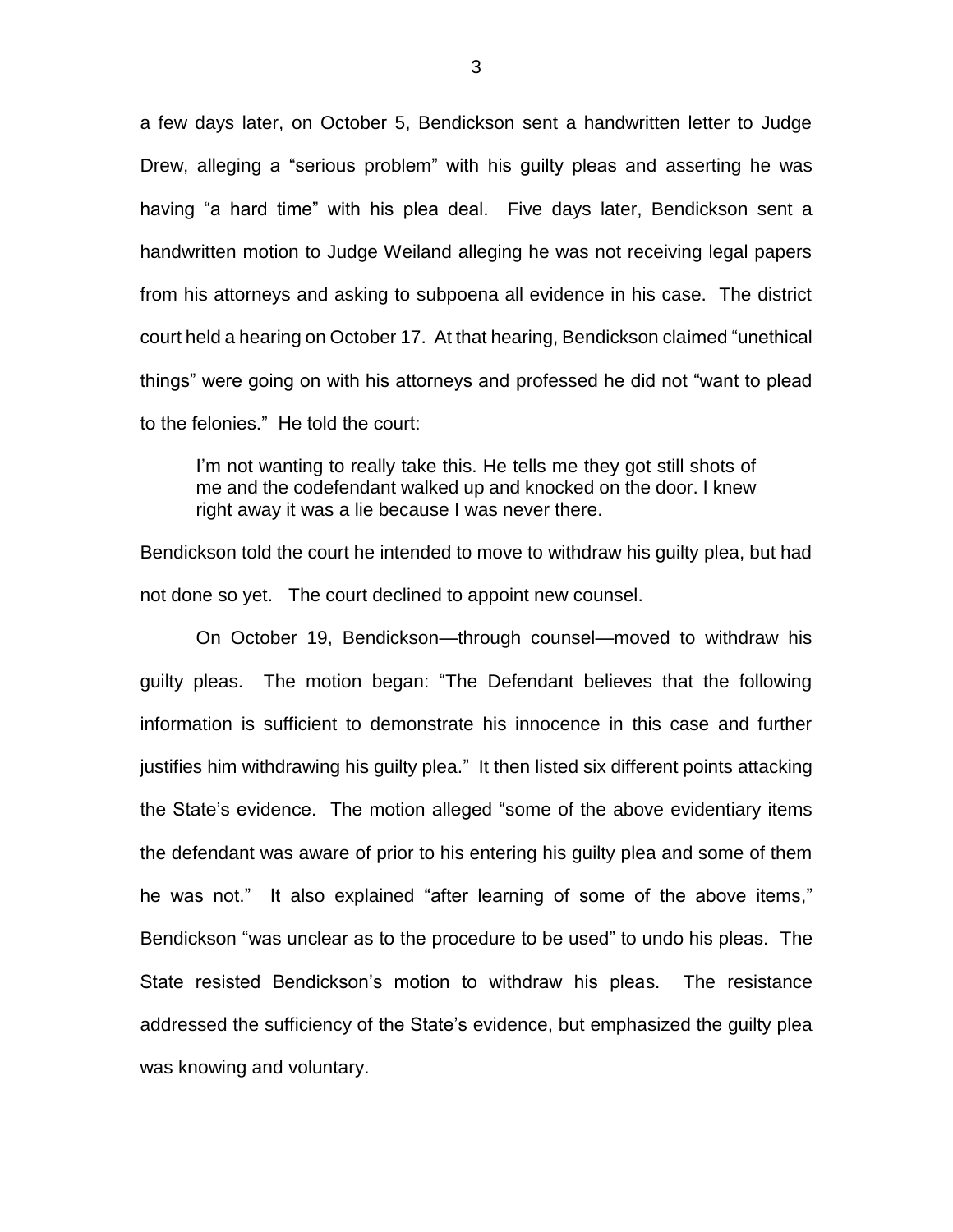Before considering Bendickson's motion to withdraw his guilty pleas, the district court allowed attorney F. David Eastman to stop representing Bendickson based on an alleged conflict of interest. The court appointed attorney Barbara Westphal as new counsel.

At the November 13 hearing, attorney Westphal asked the court to treat Bendickson's "motion to withdraw a guilty plea" as a motion in arrest of judgment and asserted her client's plea "was not voluntary and intelligently entered."<sup>2</sup> Bendickson testified he did not commit burglary or theft. Bendickson asked to withdraw his pleas because his prior attorney misled him into believing a video existed showing him committing a crime. The defense also offered a handwritten letter from Josh Bendickson, Jason's cousin, who took responsibility for the crimes. The defense alleged Josh could not attend the hearing because he was in prison. Jason Bendickson also questioned Ewing's credibility as an expected witness for the State.

In a December 18 ruling, the district court engaged in the following analysis:

When a defendant pleads guilty, the plea should be voluntary, knowing, and intelligent with an awareness of all the relevant circumstances and consequences. *State v. Utter*, 803 N.W.2d 647, 651 (Iowa 2011). Part of the question of whether a plea is knowing and voluntary depends upon proper advice by competent counsel.

The district court then reiterated the test for counsel's performance in guilty plea proceedings, before concluding:

In this case, there is no credible evidence in the file that Attorney Eastman provided ineffective assistance before or after the plea change. The defendant received a plea agreement that resulted in a more favorable disposition to him. Based upon the offer made by

 $2$  Despite this nuanced request by counsel, the district court entitled its order: "Ruling on Motion to Withdraw Guilty Plea."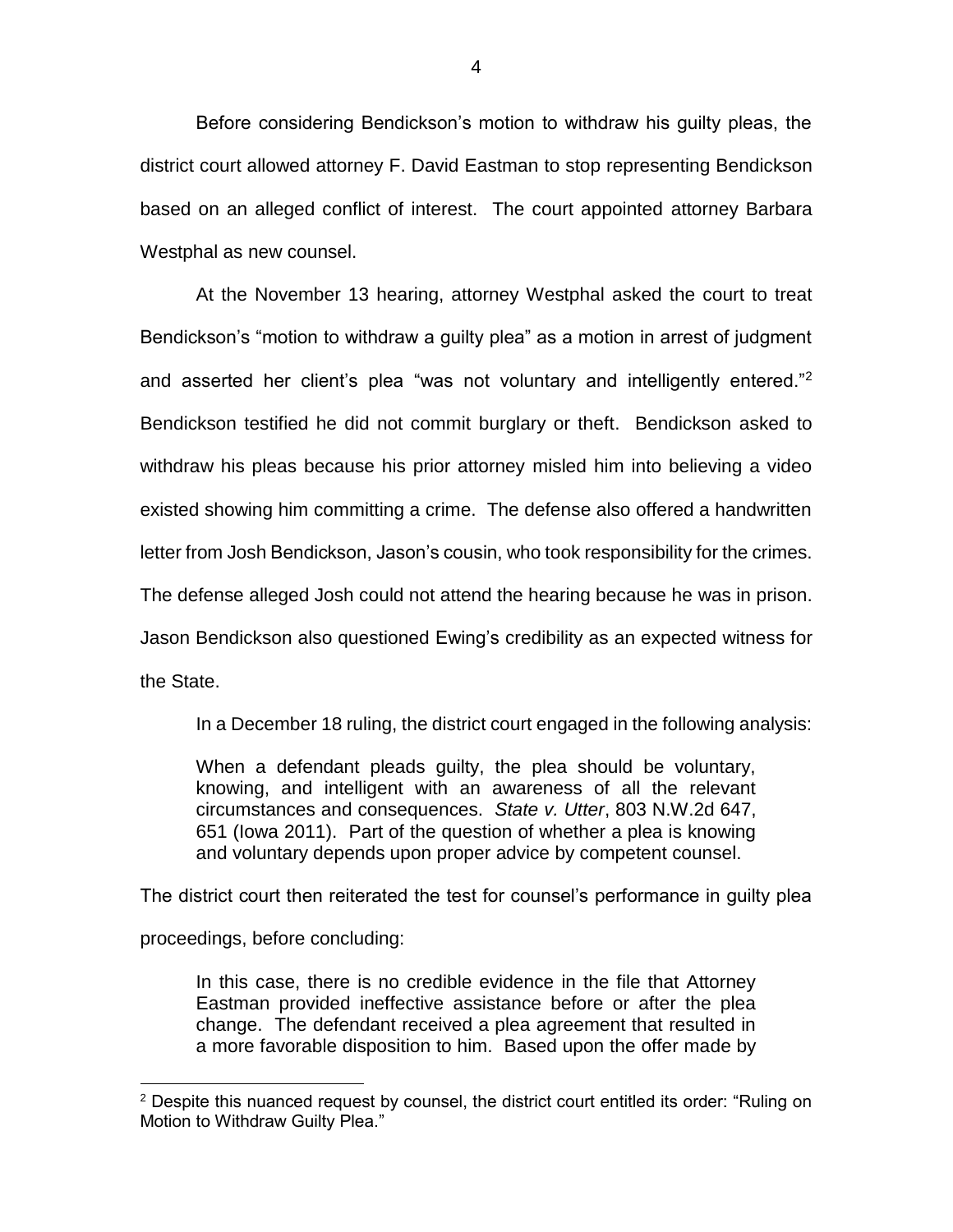the State, Mr. Bendickson elected to enter a guilty plea prior to going to trial. In his filings and on the record, Mr. Bendickson is raising what he perceives to be weaknesses in the State's evidence.

Attorney Eastman's motion recites that the defendant was aware of some of those weaknesses at the time of the plea change hearing and was not aware of others.

The district court characterized Bendickson's complaints as "a classic example" of "getting cold feet" after deciding to accept a plea offer. The court reasoned: "This is not enough to set aside a plea of guilty. The defendant is not raising a procedural issue or problem concerning the guilty plea." The court contrasted such intrinsic matters with Bendickson's extrinsic attacks: "His issues revolve around potential ineffective assistance of counsel and sufficiency of the evidence." Ultimately, the court did not find "sufficient evidence that the defendant's plea was not knowing, voluntary, or intelligent."

On December 12, Bendickson sent Judge Rosenbladt a handwritten letter asserting Ewing was lying and attached letters from Ewing he believed supported his claims. The court took no action on Bendickson's letter. At his January 30, 2018 sentencing hearing, Bendickson received concurrent indeterminate terms of five and ten years.

Three months later, on March 23, the supreme court issued its opinion in *Schmidt*, disavowing language in *Utter*<sup>3</sup>—the case cited by the district court in

<sup>3</sup> *Schmidt* did not expressly state it was overruling *Utter*, though Westlaw has assigned a red flag to the earlier case. Rather, *Schmidt* overruled "cases holding that defendants may only attack the intrinsic nature—the voluntary and intelligent character—of their pleas." 909 N.W.2d at 781. *Utter* held the defendant could "intrinsically challenge the voluntary and intelligent nature" of her plea by proving counsel's advice was not within the normal range of competence. 803 N.W.2d at 651. It would be accurate to say *Schmidt* carved out a new, actual-innocence exception to the prohibition on extrinsic challenges to guilty pleas discussed in *Utter*. *See Schmidt*, 909 N.W.2d at 795.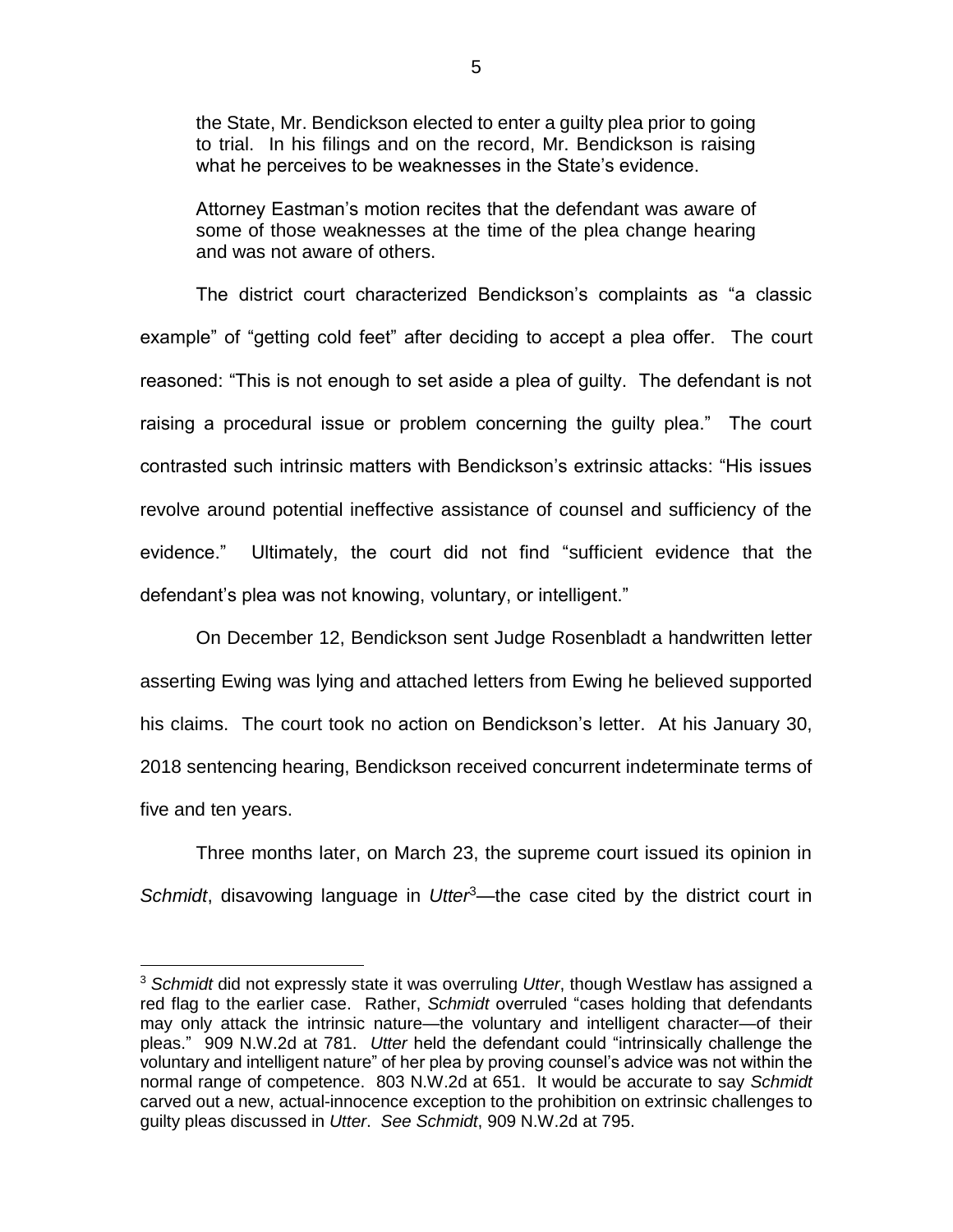denying Bendickson's motion to withdraw his plea. *See Schmidt*, 909 N.W.2d at 790 ("[W]e overrule our cases that do not allow defendants to attack their pleas based on extrinsic grounds when they claim actual innocence."). Bendickson filed an appeal from judgment and sentence, but asks only for a "limited remand so that [he] may have a hearing on his claim of actual innocence."

#### **II. Scope and Standards of Review**

The parties disagree on the proper standard of review. Bendickson argues we should review his remand request for correction of legal error. The State contends we review the district court's denial of a motion to withdraw a guilty plea under Iowa Rule of Criminal Procedure 2.8(2)(a) for an abuse of discretion, citing *State v. Mattly*, 513 N.W.2d 739, 741 (Iowa 1994). 4

At this point, Bendickson presses a general challenge to his guilty pleas, so we review for the correction of errors at law. Iowa Rule App. P. 6.907; *State v. Ortiz*, 789 N.W.2d 761, 764 (Iowa 2010); *cf. State v. Reeves*, 636 N.W.2d 22, 26 (Iowa 2001) ("While the district court's weighing of the evidence is entitled to deference, its view of the law is not.").

#### **III. Analysis**

 $\overline{a}$ 

This appeal poses a single question: Does *Schmidt* authorize a freestanding actual-innocence hearing in an ongoing criminal case when a defendant pleaded guilty but timely sought to withdraw that plea, alleging factual innocence of the crime? Bendickson says yes. The State says no.

<sup>4</sup> Independently, we note *Schmidt* grounded the right to a free-standing claim of actual innocence in the Iowa Constitution. 909 N.W.2d at 795. Given that grounding, we would review the merits of an actual-innocence finding de novo. *Cf. Nguyen v. State*, 878 N.W.2d 744, 750 (Iowa 2016) (reviewing de novo claims under article I, section 10).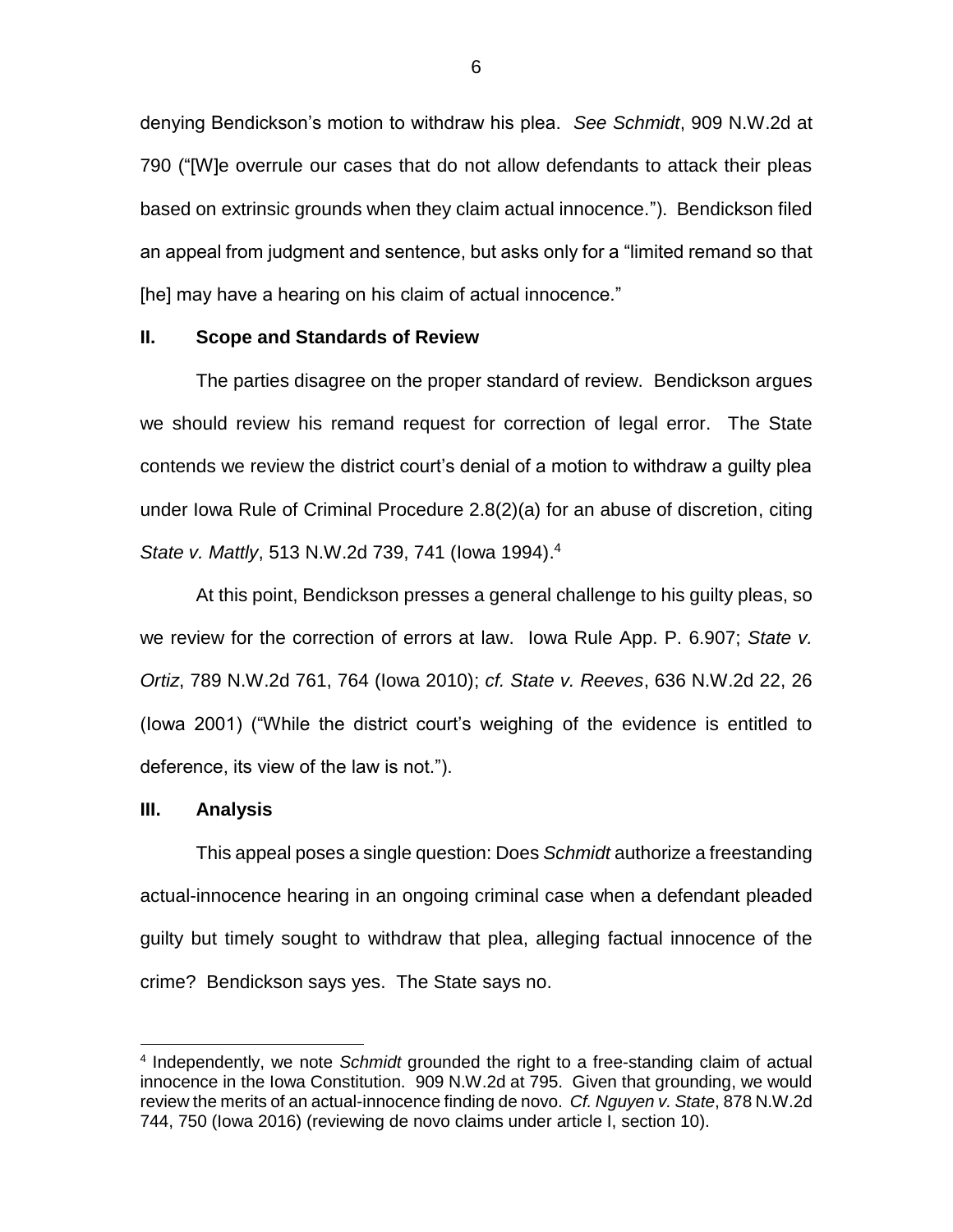We start with Bendickson's position. Soon after pleading guilty to theft and burglary, Bendickson reversed course and tried to present evidence he believed would show his innocence. But, according to Bendickson, the district court did not entertain his extrinsic claim of actual innocence. Citing *Utter*, 803 N.W.2d at 651, the district court limited Bendickson's attack to the voluntary and intelligent nature of the guilty pleas and the performance of plea counsel. Finding the pleas satisfied Iowa Rule of Criminal Procedure 2.8(2)(b) and counsel performed competently, the district court denied Bendickson's motion to withdraw his guilty pleas. The case proceeded to sentencing.

On appeal, Bendickson asserts *Schmidt* changed the legal landscape. In *Schmidt*, the majority recognized a new exception to the principle that guilty pleas waive all defenses and objections not intrinsic to those pleas. *See Schmidt*, 909 N.W.2d at 789–90. Now "convicted defendants can attack their pleas when claiming actual innocence even if the attack is extrinsic to the pleas." *Id*. (overruling cases to the contrary). *Schmidt* created a new standard and remanded the case to the district court to apply that standard. *Id*. at 799–800.

While *Schmidt* approved a "freestanding claim of actual innocence" in the context of a postconviction relief action, it emphasized Iowa Code sections 822.2(1)(a) and (d) (2014) were not the exclusive vehicles for bringing such claims. *Id*. at 798. Bendickson submits a remand for a new hearing on his motion to withdraw his guilty pleas qualifies as another available mechanism for raising a freestanding actual-innocence claim.

The State calls Bendickson's proposal "procedurally irregular." It claims the district court already considered Bendickson's actual-innocence claim and that

7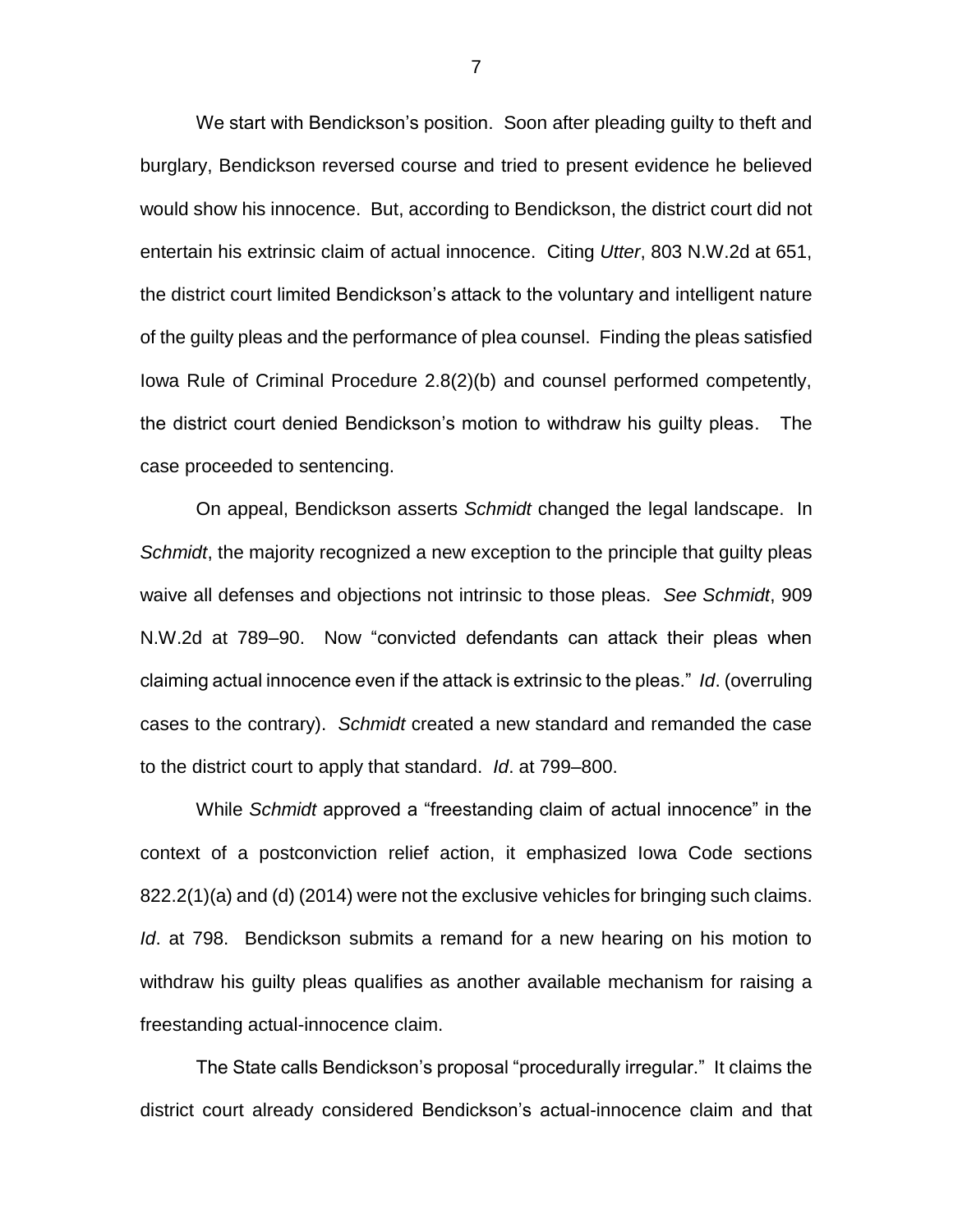"such claims have always been available" as a reason to withdraw a guilty plea. The State argues *Schmidt* is "inapposite" because it held "the statute of limitations in Iowa Code section 822.3 will not bar an actual innocence claim based on newly discovered evidence, notwithstanding an otherwise valid guilty plea." *See* 909 N.W.2d at 799. The State points out: "Bendickson faced no such bar. His claim was timely. The district court addressed it and found it wanting."

In support of this argument, the State cites several cases interpreting the rule of criminal procedure permitting defendants to withdraw their guilty pleas "at any time before judgment." *See* Iowa R. Crim. P. 2.8(2)(a); *Mattly*, 513 N.W.2d at 741 (declining to adopt four-factor test<sup>5</sup> for withdrawal motions from *United States v. Abdullah*, 947 F.2d 306, 311 (8th Cir.1991), though observing the test to be "entirely adequate"); *State v. Ramirez*, 400 N.W.2d 586, 589 (Iowa 1987) (explaining appellate courts will uphold refusal to permit withdrawal of guilty plea where plea was knowing, voluntary and intelligent); *State v. Weckman*, 180 N.W.2d 434, 436 (Iowa 1970) (reiterating that procedural rule (then codified at Iowa Code section 711.3) did not give a defendant an absolute right to withdraw a guilty plea, but instead conferred discretion on the district court to permit withdrawal).

The State acknowledges *Schmidt* anticipated vehicles for actual-innocence claims other than postconviction relief. But the State argues: "The problem for Bendickson is that he secured consideration of his innocence claim under a rule that permits a looser standard and it failed."

 $5$  The four factors are  $\degree$ (1) whether defendant established a fair and just reason to withdraw the plea; (2) whether defendant asserts legal innocence of the charge; (3) length of time between the plea and motion to withdraw; (4) whether the government will be prejudiced." *Mattly*, 513 N.W.2d at 741.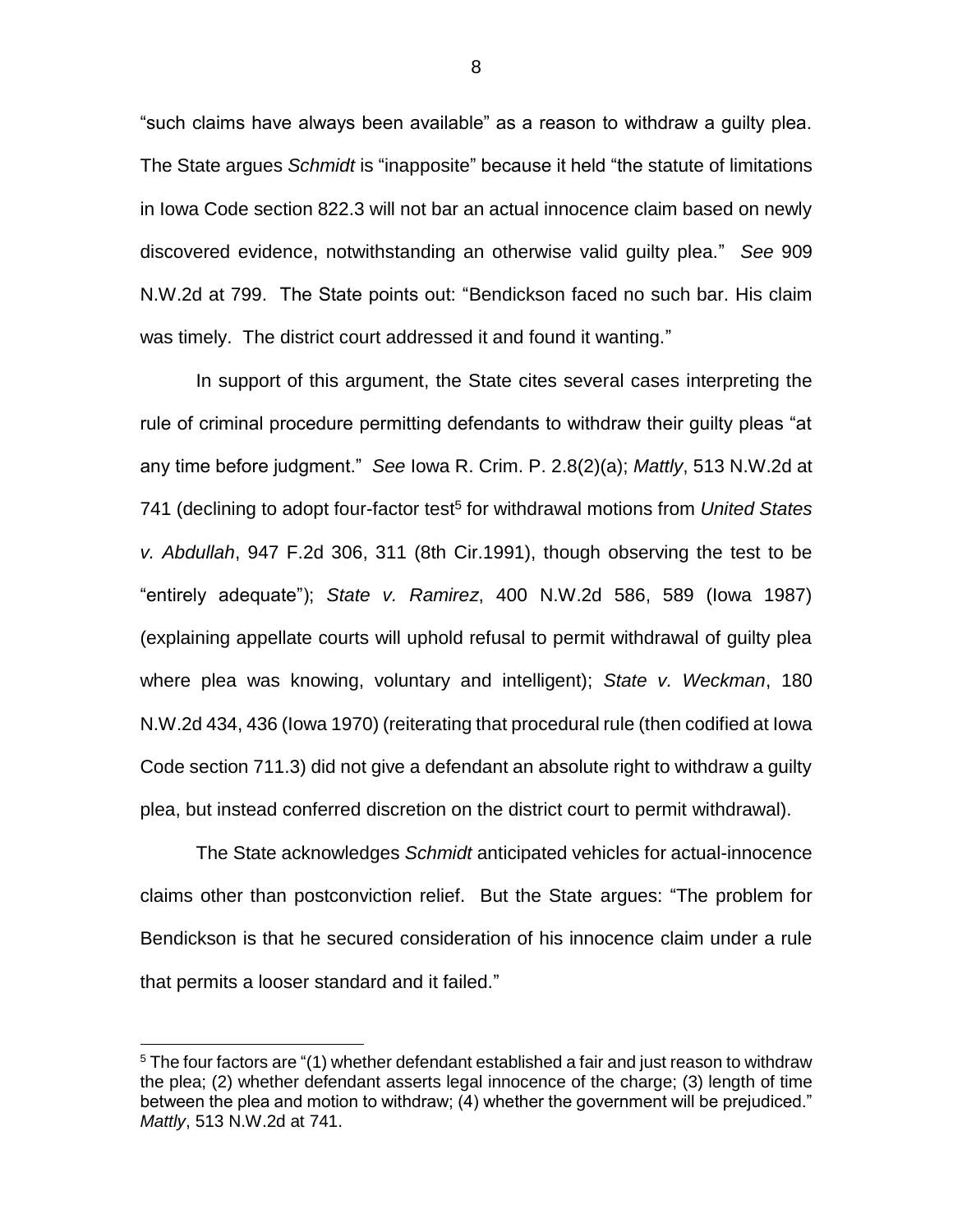Unlike the State, we do not read the district court record as providing Bendickson with full consideration of his actual-innocence claim. The parties and court were, understandably, operating in pre-*Schmidt* mode.

At the hearing on Bendickson's motion to withdraw his guilty pleas, attorney Westphal asked the court to treat his earlier filing as a motion in arrest of judgment because his pleas were "not voluntary and intelligently entered." Westphal called her client to testify about his reasons for wanting to withdraw his guilty pleas. But she couched his complaints as intrinsic to the pleas. She asked if based on his assertions about the State's evidence "he was able to enter a voluntary and intelligent guilty plea." He simply responded, "No." Without the benefit of *Schmidt*, Bendickson did not have a "full and fair opportunity" to present all evidence in support of his factual innocence. *See Schmidt*, 909 N.W.2d at 801 (Cady, C.J., specially concurring).

Likewise, the district court framed its analysis around the existing assumptions in *Utter*: "When a defendant pleads guilty, the plea should be voluntary, knowing, and intelligent with an awareness of all the relevant circumstances and consequences." *See* 803 N.W.2d at 651. The court found Bendickson's reasons for wanting to withdraw his guilty pleas were unavailing, in part, because they challenged the "sufficiency of the evidence." In reaching its conclusion, the court answered only the intrinsic challenge—stating: "The [c]ourt does not find sufficient evidence that the defendant's plea was not knowing, voluntary, or intelligent. It appears to have been a strategic decision which did result in a benefit in the form of reduced charges and less prison time."

9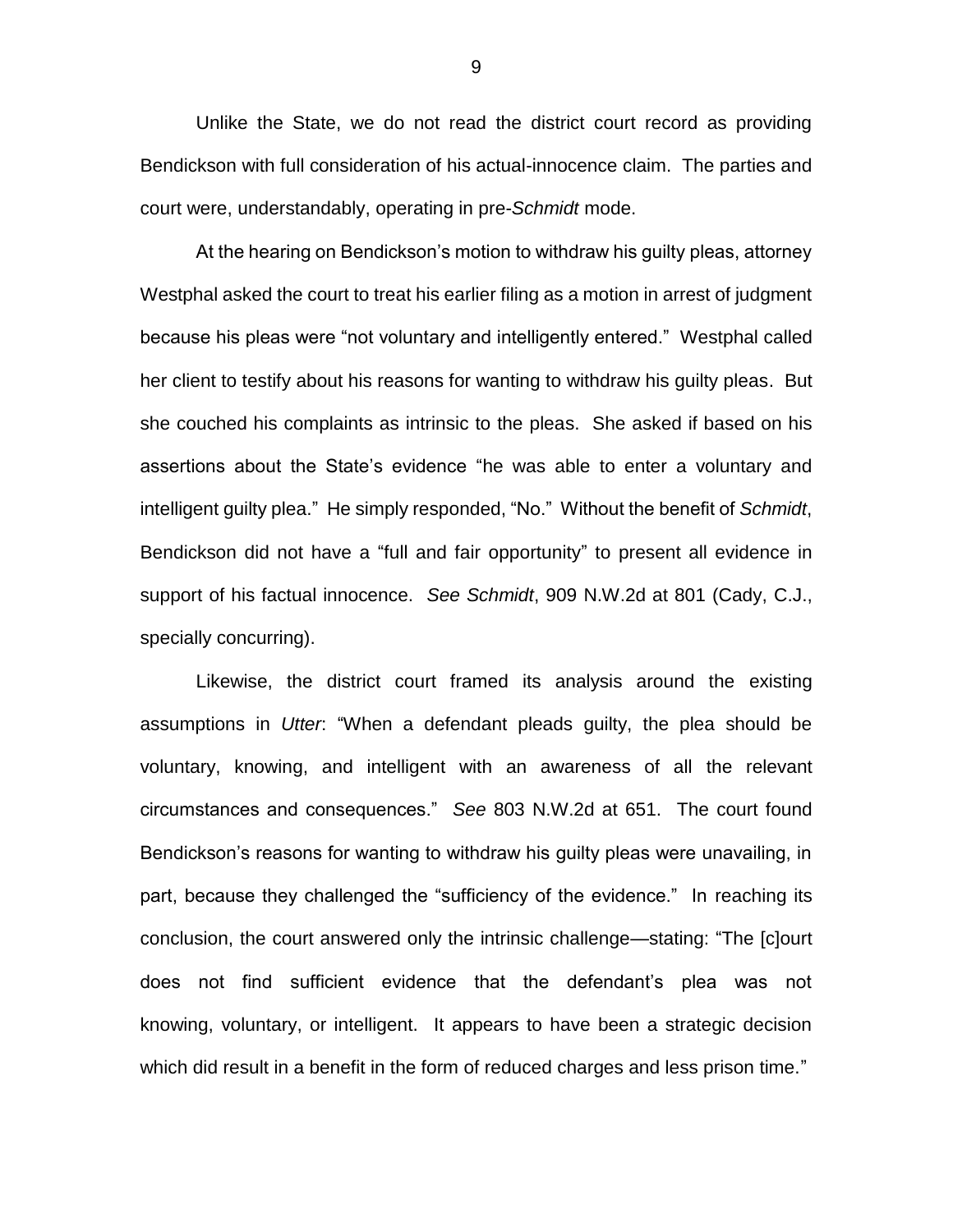Before *Schmidt*, a district court had discretion to deny withdrawal of a guilty plea if the defendant knowingly, voluntarily, and intelligently entered that plea even when the defendant protested his innocence. *See Ramirez*, 400 N.W.2d at 588. After *Schmidt*, despite a plea colloquy free of constitutional defects, a defendant may bring a freestanding claim of actual innocence "even if the attack is extrinsic to the pleas." 909 N.W.2d at 789 (majority opinion). Such a claim succeeds if the defendant shows by clear-and-convincing evidence no reasonable fact finder could convict on the crimes charged. *See id*. at 797. Bendickson seeks a new hearing in the district court to make that showing.

We find support in *Schmidt* for Bendickson's request. As Chief Justice Cady wrote: "Innocent people should always have a forum to prove their innocence." *Id.*  at 800 (Cady, C.J., specially concurring). Not even the State would outright deny Bendickson that forum. The State only opposes a remand, instead asserting "Bendickson may pursue his claims in postconviction-relief action or any other procedurally regular setting." After considering the parties' arguments, we see no reason to postpone a hearing on Bendickson's freestanding claim of actual innocence until postconviction proceedings. The *Schmidt* majority emphasized the fundamental unfairness of incarcerating the guiltless: "An innocent person has a constitutional liberty interest in remaining free from undeserved punishment. Holding a person who has committed no crime in prison strikes the very essence of the constitutional guarantee of substantive due process." *Id*. at 793 (majority opinion). Even the dissent recognized value in timely resolving actual-innocence claims: "From the State's perspective, I am guessing it would have simply preferred to try Schmidt all those years ago." *Id.* at 824 (Mansfield, J., dissenting).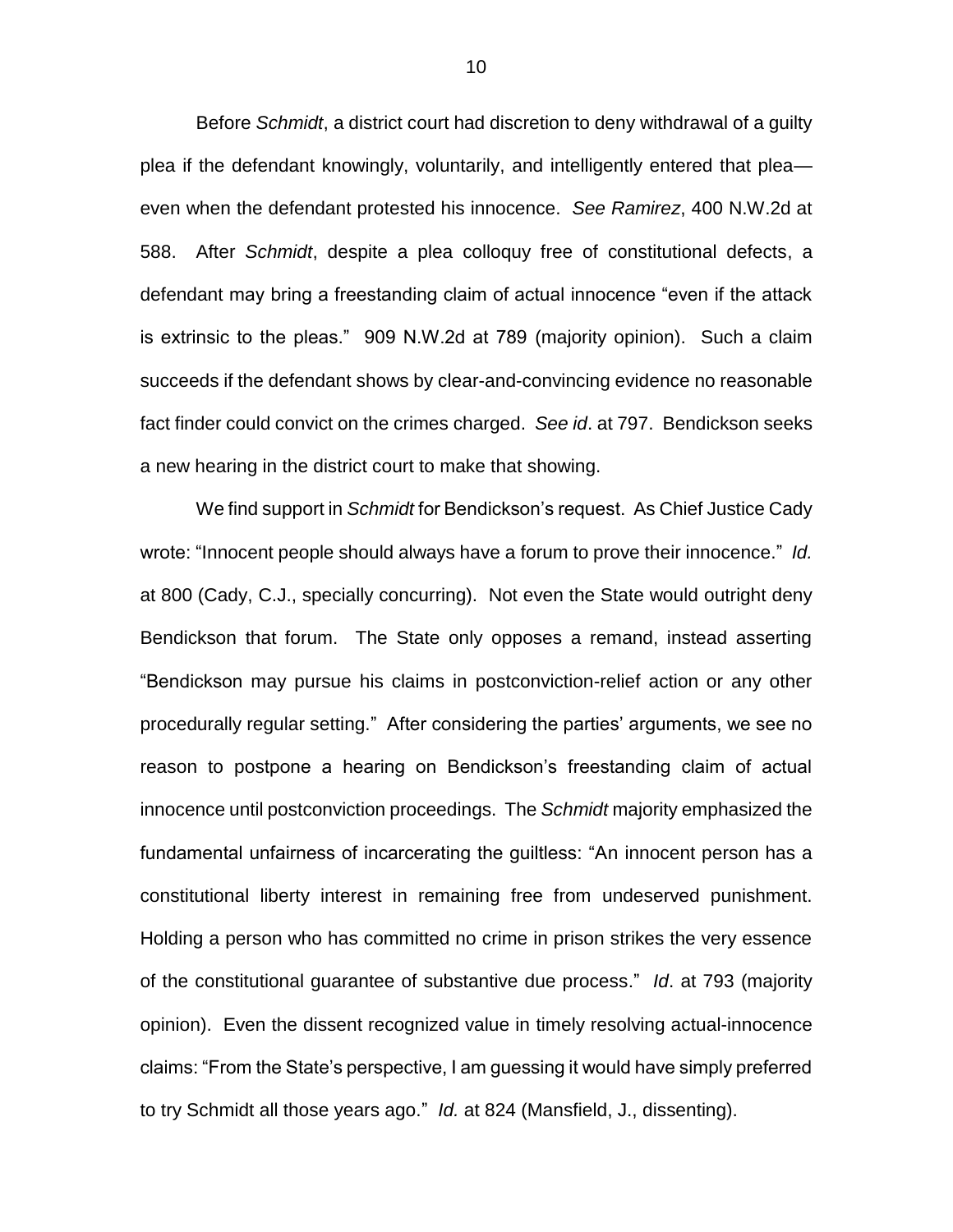Bendickson preserved his claim in the district court by timely raising an actual-innocence challenge to his guilty plea.<sup>6</sup> The district court denied Bendickson's motion based on the then-controlling intrinsic-evidence-only precept in *Utter*. In *Schmidt*, our supreme court created an actual-innocence exception to the *Utter* prohibition on extrinsic challenges to guilty pleas. Bendickson now proposes we order a limited remand so the district court can hold a hearing as described in *Schmidt.* We find a remand is an appropriate remedy but do not retain jurisdiction. We conditionally affirm the judgment and sentences. *See State v. Nitcher*, 720 N.W.2d 547, 560 (Iowa 2006) (affirming convictions but remanding case to the district court to rule on motion for new trial under the correct weight-ofthe-evidence standard); *see also State v. Plain*, 898 N.W.2d 801, 829 (Iowa 2017) (conditionally affirming conviction and remanding for development of the record on his Sixth Amendment challenge). In so finding, we make no comment on the merits of Bendickson's actual-innocence claim. *See Schmidt*, 909 N.W.2d at 800 (majority opinion). We vacate the district court's order denying Bendickson's motion to withdraw his pleas and remand for a new hearing solely on that issue.

On remand, the district court should allow the parties to supplement the record and present evidence about the claim of actual innocence, if the parties desire to do so. *See id*. At the hearing, Bendickson bears the burden to prove, by

<sup>6</sup> This fact separates this case from *State v. Shultsev*, No. 17-1766, also decided today. We reach different outcomes in these two appeals, in part, because Bendickson preserved error and Shultsev did not. *Schmidt* did nothing to negate the fundamental requirement of error preservation. Schmidt raised his actual-innocence claim before the PCR court, just as Bendickson raised his claim in post-plea motions. *Id.* at 783. Shultsev's challenge to his plea was untimely and, therefore, not preserved for our review. No. 17-1766, at \*5– 6*; see* Iowa R. Crim. P. 2.8(2)(d), 2.24(3)(a) (barring appellate challenges to guilty pleas when defendant fails to file a proper motion in arrest of judgment).